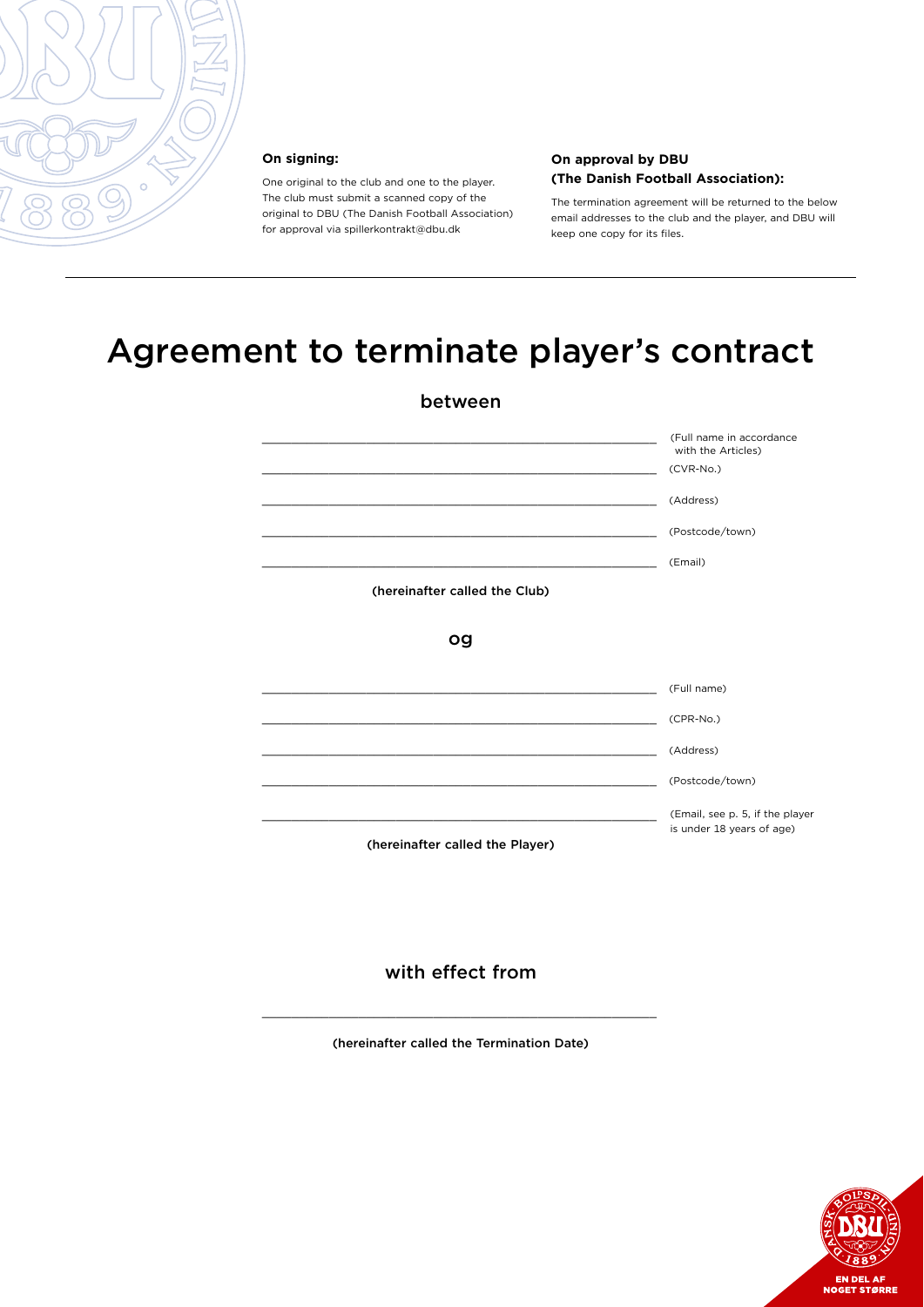

#### **Section 1 – Termination of player's contract**

1.1 The Club and the Player have agreed to terminate the Player's contract between the parties (hereinafter called the Player's Contract) with effect from the Termination Date.

#### **Section 2 – Due pay, etc., and holiday pay**

2.1 The Club will remunerate the Player and the Player will accrue holiday leave in accordance with the Player's Contract up to and including the Termination Date. The Club will settle due pay, bonuses and other remuneration agreed in the Player's Contract in the usual manner in accordance with the Club's normal payroll runs and other payment routines unless otherwise agreed in Section 7 below. The Club will also calculate holiday pay in the usual manner on termination and transfer the holiday pay due to the Player to FerieKonto within the period allowed under the Danish Holiday Act (ferieloven) in this respect – reckoned from the Termination Date.

### **Section 3 – Player's licence**

- 3.1 The club must hand over the player's licence if so requested by the player's new club.
- 3.2 This Termination Agreement cannot contain any special provisions limiting the Player's licence to play after the Termination Date. Reference is also made to Part 4, Section 2.1, of the Player's Contract concerning the Club's possibilities of withholding the Player's licence

#### **Section 4 – Payment for remaining contract term (if applicable)**

- 4.1 Please tick off the relevant box below and fill in the blank, if relevant
	- $\Box$  The Club will not pay the Player a share of the remaining contract amount.
	- $\Box$  The Club will pay the Player a share of the remaining contract amount, namely DKK  $\Box$

This share of the remaining contract amount will be payable as follows:

The Club will pay holiday pay of any payment made to the Player as a share of the remaining contract amount. The holiday pay will be transferred to FerieKonto within the period allowed under the Danish Holiday Act in this respect – reckoned from the date on which the agreed payment of a share of the remaining contract amount falls due for payment to the Player.

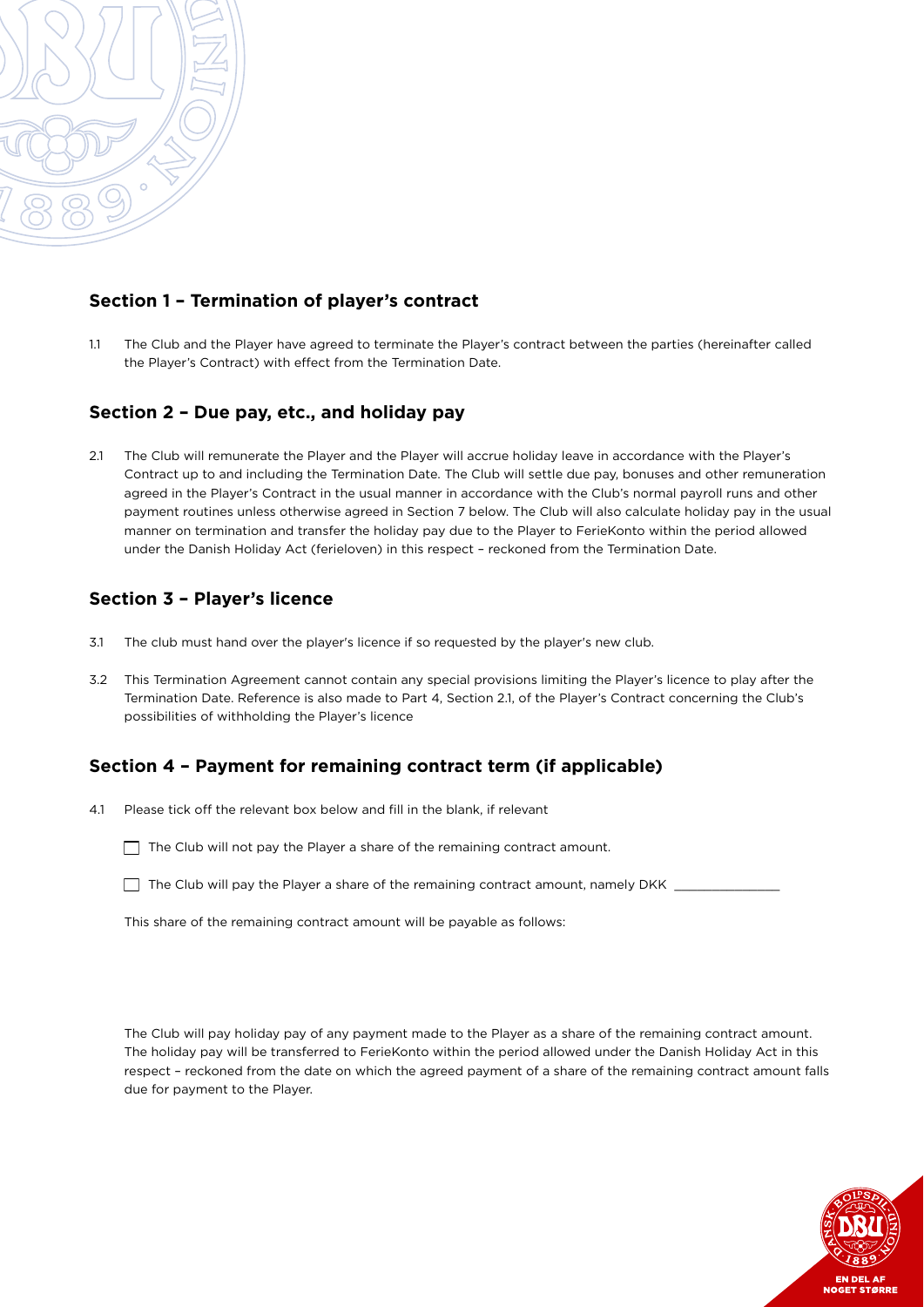

#### **Section 5 – Severance pay (if applicable)**

- 5.1 The severance pay must be a fee on top of the amount which in the absence of this Termination Agreement would have been payable to the Player in basic salary until the expiry date of the Player's Contract, also called the remaining contract amount, see Section 4 above.
- 5.2 Please tick the relevant box below and fill in the amount, if relevant.

 $\Box$  The Club will not pay the Player a severance pay.

The Club will pay the Player a severance pay of DKK \_\_\_\_\_\_\_\_\_\_\_\_\_\_\_\_\_\_\_\_\_\_\_\_\_\_\_\_

The severance pay will be payable as follows:

5.3 If a severance pay has been agreed, please tick the relevant box below:

 $\Box$  The severance pay will attract no holiday pay from the Club.

 $\Box$  The severance pay will attract holiday pay from the Club. The sum will be paid into FerieKonto within the period allowed under the Danish Holiday Act for payment of holiday pay – reckoned from the date when the severance pay falls due for payment to the Player.

#### **Section 6 – Compensation for training and development and/or solidarity payment**

6.1 Please tick the relevant box below.

 The Club reserves the right to receive compensation for training and development and/or a solidarity payment in accordance with the transfer rules of FIFA and DBU in force from time to time in the event of the Player subsequently signing for another club/other clubs

 $\Box$  The Club waives the right to receive compensation for training and development and/or a solidary payment in accordance with the transfer rules of FIFA and DBU in force from time to time in the event of the Player subsequently signing for another club/other clubs.

#### **Section 7 – Special agreements**

7.1 The parties have made the following special agreements in connection with the termination of the Player's Contract:

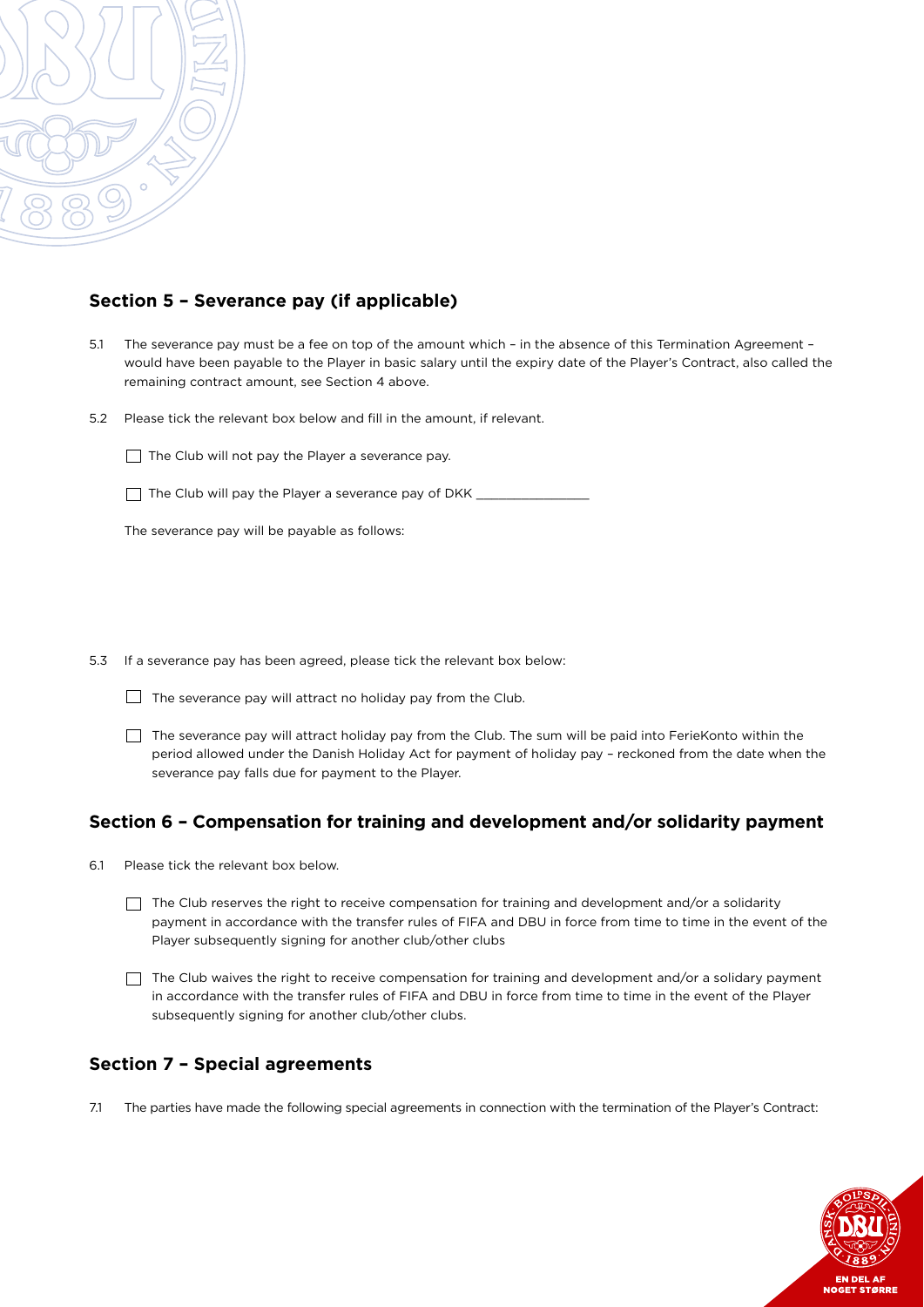

#### **Section 8 – Right of cancellation**

8.1 The Player is entitled to cancel this Termination Agreement if the Club reserves the right in Section 7 above to demand a fee in the event of the Player subsequently signing for another club to an extent that exceeds the Club's right to compensation for training and development and/or a solidarity payment in accordance with the transfer rules of FIFA or DBU in force from time to time, or if the Club otherwise reserves its rights with regard to the Player's future employment. The right of cancellation will expire 7 days after this Termination Agreement is signed but no earlier than 3 business days after this Termination Agreement is submitted by one of the parties to the Players Association (Spillerforeningen), a lawyer chosen by the Player or the Player's authorised intermediary with a view to the Player obtaining advice.

#### **Section 9 – Disputes**

9.1 The provisions of the standard player contract in Part 4, Section 4, apply correspondingly.

#### **Section 10 – Approval**

- 10.1 The validity and commencement of this Termination Agreement is subject to approval by DBU's administration.
- 10.2 The provisions of the standard player contract in Part 4, Sections 5-6, apply correspondingly

#### **Section 11 – Football agents (formerly known as "players' agents")**

- 11.1 Please tick the relevant box below and fill in the blanks, if relevant. The parties and any intermediaries involved must also each confirm by their signature that they are familiar with the FIFA and DBU regulations on intermediaries and that the information given below is correct.
	- No registered or non-registered football agent was involved in the establishment or conclusion of this Termination Agreement.
	- The following registered football agents were involved in the establishment or conclusion of this Termination Agreement:

| As football agent for the Club: | As football agent for the Player: |
|---------------------------------|-----------------------------------|
|                                 |                                   |
|                                 |                                   |
|                                 |                                   |
|                                 |                                   |
|                                 |                                   |